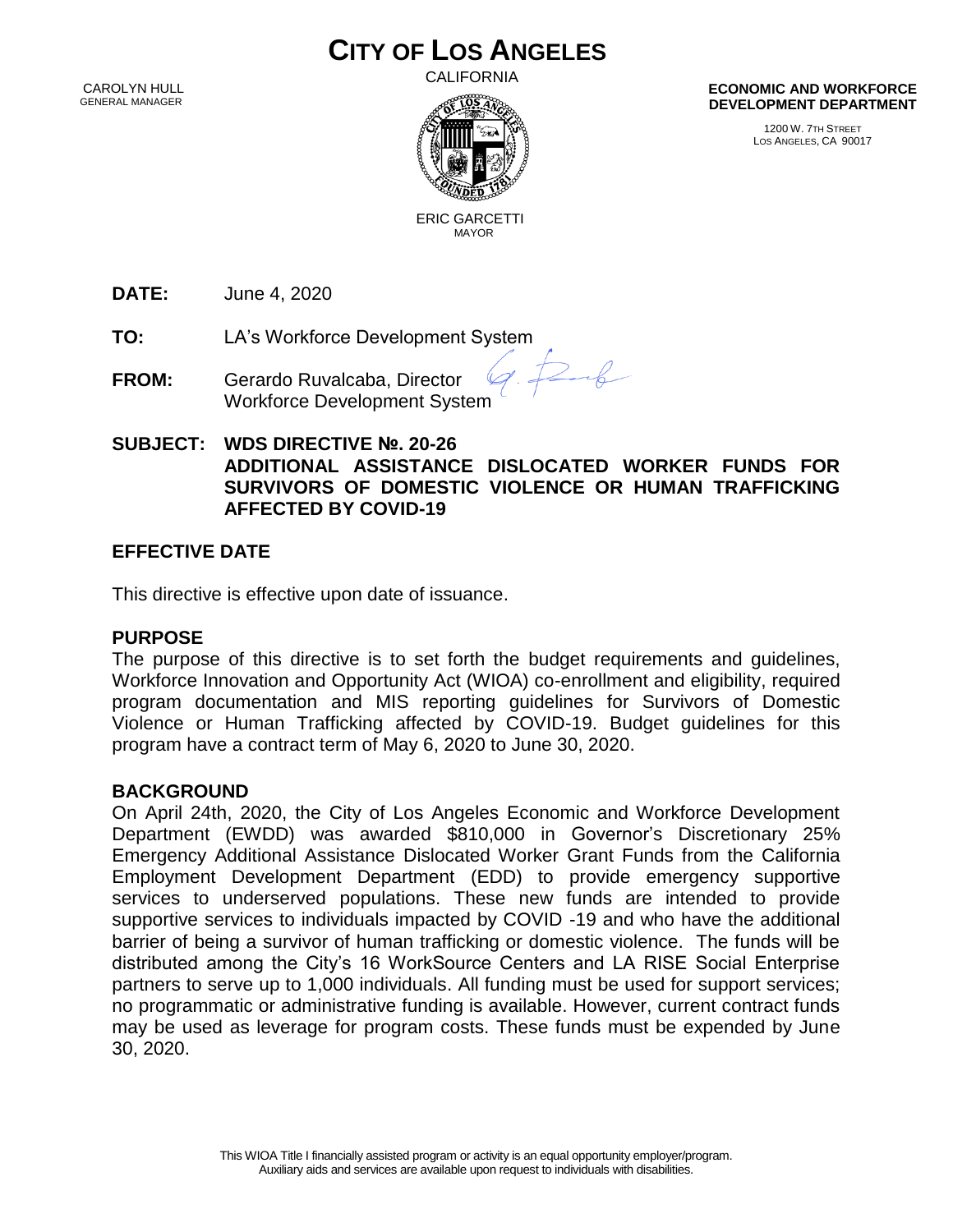### **BUDGET GUIDELINES**

Each agency contracted under Survivors of Domestic Violence or Human Trafficking program must submit a budget modification to their current WIOA Dislocated Worker formula budget with 100% of this grant's funding going toward Supportive Services. This set-aside should be itemized under Category #2100, Participant Related Costs (PRC) as "Support Services – HT/DV, and should be reflected in the budget/expenditure plan and budget narrative.

All other existing financial reporting requirements and deadlines will apply.

#### **WIOA CO-ENROLLMENT**

Eligible participants shall be co-enrolled into the WIOA program to ensure they obtain a basic career service and all the benefits and services they are eligible to receive, such as skills set enhancement and Career Counseling and Planning and Support Services. If a participant is not eligible as a Dislocated Worker, participant may be enrolled as an Adult under grant code 2051. Please refer to MIS guidelines for more information.

#### **ELIGIBILITY REQUIREMENTS**

Clients currently co-enrolled in WIOA and who have the additional barrier of being a survivor of human trafficking or domestic violence are eligible for this service. New participants from human trafficking and human service referral agencies will need to be enrolled in WIOA. Participants must meet the requirements listed in the April 2, 2020, EDD Information Notice WSIN19-39 and must be enrolled into the WIOA program via CalJOBS. Due to the COVID-19 public health emergency, individuals may self-attest to their income and the COVID-19 related eligibility criteria listed in the EDD Information Notice.

| <b>WIOA Enrolled</b>                                                                                                                                                                       | <b>COVID-19 IMPACT</b>                                                                                                                                                                                          | <b>LOW INCOME</b>                                                                                                                                           |
|--------------------------------------------------------------------------------------------------------------------------------------------------------------------------------------------|-----------------------------------------------------------------------------------------------------------------------------------------------------------------------------------------------------------------|-------------------------------------------------------------------------------------------------------------------------------------------------------------|
| Individuals are enrolled in WIOA<br>Dislocated Worker*<br>* If an individual is not eligible for the                                                                                       | Individuals meet one of the following:<br>Laid off due to COVID-19.<br>$\Omega$<br>Experienced a reduction in hours<br>$\Omega$<br>and/or pay due to COVID-19.                                                  | • Individuals have not<br>received wages above<br>400% of the federal<br>poverty level (FPL)                                                                |
| Dislocated Worker program, s/he<br>can be enrolled into the WIOA Title I<br>Adult** program and provided the                                                                               | Unable to work for any of the<br>$\circ$<br>following COVID-19 related<br>reasons:                                                                                                                              | for the last six months of<br>income.                                                                                                                       |
| tiered supportive services as long as<br>they meet all of the COVID-19<br>related eligibility criteria under the<br>following COVID-19 Impact column.<br>**WIOA Title I Adult (using Grant | Subject to quarantine.<br>$\circ$<br>Caregiver for someone who is<br>$\circ$<br>subject to quarantine.<br>Need to care for children<br>$\circ$<br>because of school closure or<br>closure of other child care   | For additional FPL<br>information, please visit the<br>U.S. Department of Health<br>& Human Services Poverty<br>Guidelines.                                 |
| Code 2051)                                                                                                                                                                                 | provider.<br>At higher risk of getting seriously<br>$\circ$<br>ill from COVID-19, or lives with<br>someone at higher risk, as<br>outlined on the California<br>Department of Public Health<br>COVID-19 website. | Household Annual Salary<br>for 400% FPL is as follows:<br>Family of 1: \$51,040<br>Family of 2: \$68,960<br>Family of 3: \$86,880<br>Family of 4: \$104,800 |
|                                                                                                                                                                                            | Required to telework, but does<br>$\circ$<br>not have the necessary<br>equipment.                                                                                                                               |                                                                                                                                                             |

Eligible individuals must satisfy all of the following: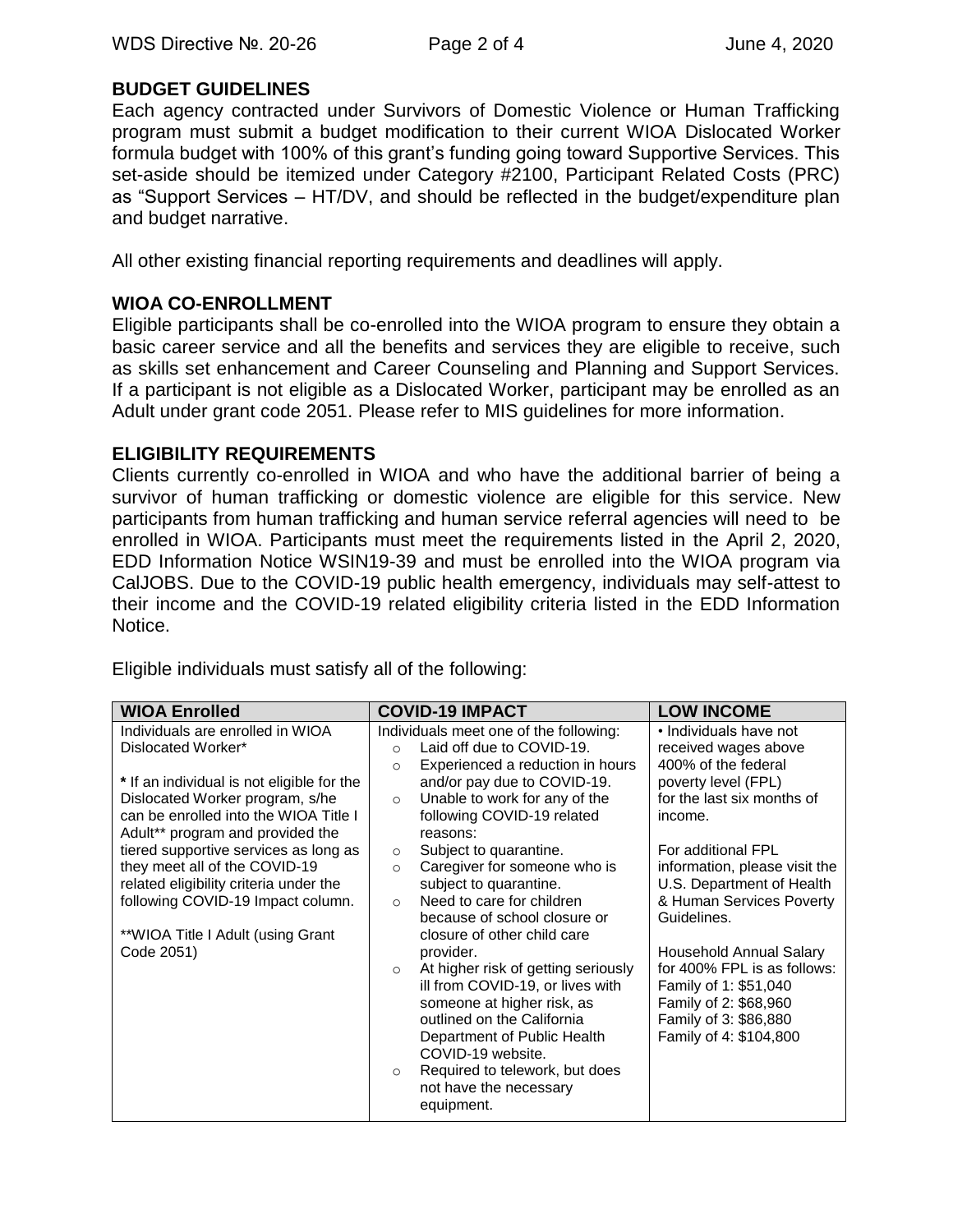#### **SUPPORTIVE SERVICE AMOUNT & ALLOWABLE COSTS**

Supportive services under this grant may provide up to \$800 per participant as outlined below and may include, but are not limited to, equipment necessary to telework (e.g., computer, internet service, etc.), housing assistance, utility assistance, childcare assistance, and transportation assistance.

Supportive services may be available in two tiers:

**Tier 1** - Individuals receiving *at least* 50% of their previous wages either from their employer directly, or with Unemployment Insurance (UI) payments, may receive supportive services totaling **\$400**.

**Tier 2** - Individuals who are receiving *less than* 50% of their wages from their employer directly, or with UI payments, may receive supportive services totaling **\$800**.

### **REQUIRED PROGRAM DOCUMENTS**

WIOA participants identified to be eligible to receive these emergency support services shall complete the attached Underserved COVID-19 Impacted Individuals Self Attestation Form.

## **TEMPORARY WAIVER OF THE REQUIREMENT FOR A WET SIGNATURE**

In alignment with the stay at home orders, and only if a wet or electronic signature is not possible, contractors may use self-attestation and temporarily waive the requirement for a wet or electronic signature on the required program documents such as applications and self-attestation forms. This temporary allowance will remove barriers and offer individuals easier access to program services. Contractors are to case note that a wet or electronic signature was waived due to COVID-19 Safer At Home Emergency Order.

In place of a wet or electronic signature, the contractors may communicate with the participant via e-mail, text, video conferencing, or phone and attest in writing on behalf of the participant that the eligibility information is true, or that the support service was received by mail, and that all required support documentation is on file. At a later time when an in-person meeting is safely feasible, the contractors should make efforts to secure a wet signature.

For communication via e-mail: The correspondence should include the name of the participant, CalJOBS User ID, the supportive service or financial incentive provided and the amount. Contractors should include a copy of the e-mail exchange in the participant's file. Staff should specify on correspondence: COVID-19; received consent from client on (date); include staff name and signature.

# **CUSTOMER SERVICE AND DATA PROTECTION**

Taking into consideration the needs of survivors of human trafficking and domestic violence, extra measures should be taken to ensure that the customer's information is safeguarded. An alternative address, such as that of the LA:RISE SE or WSC partner agency, may be used to safeguard the wellbeing of the customer. In addition, the security of customer data and its transmission must be considered. The transmission of confidential customer data may be done through encrypted email or cloud services, with the appropriate protections to prevent inappropriate disclosure.